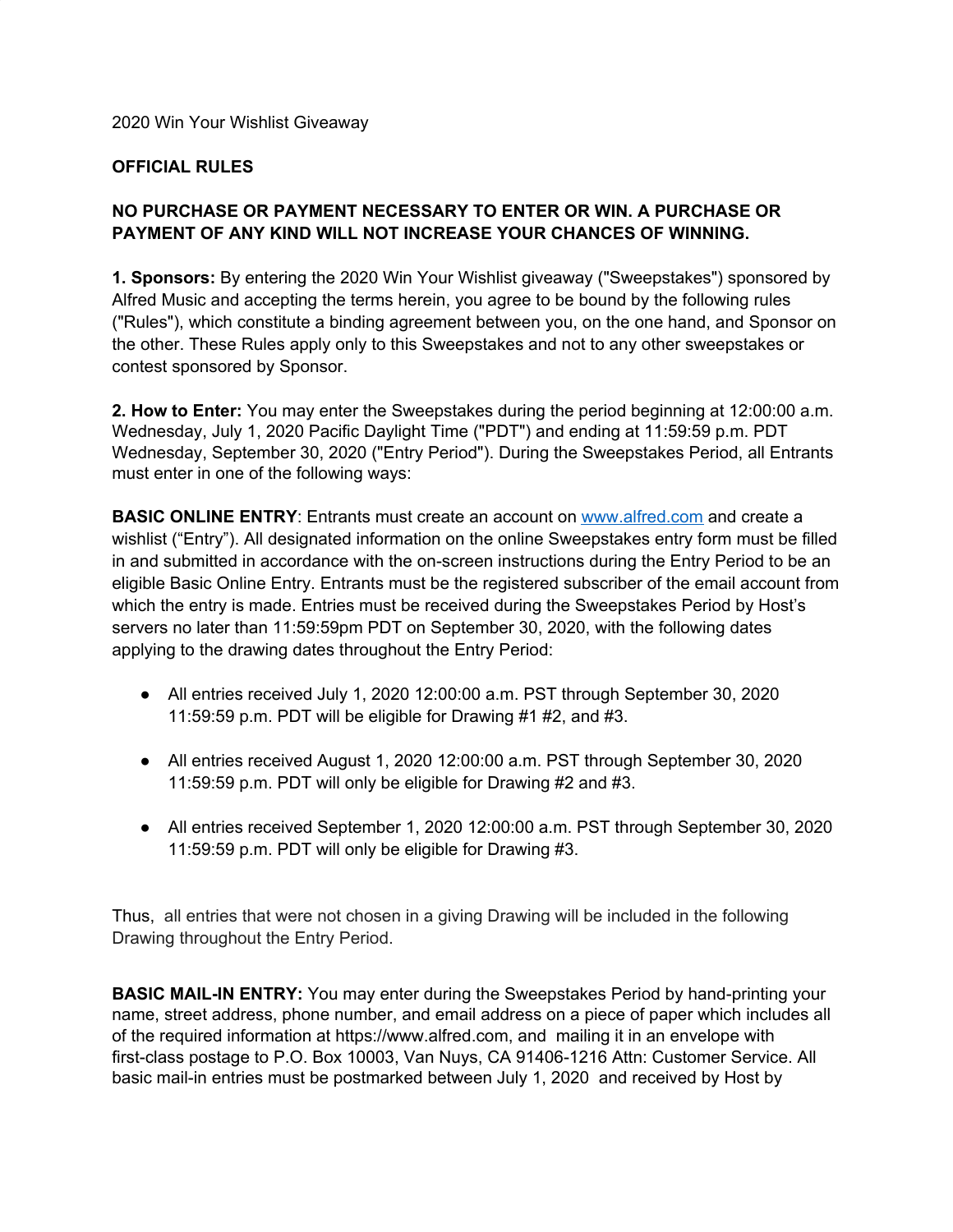September 30, 2020 with your wishlist. Each mail-in entry must be mailed separately. No mechanically reproduced entries will be accepted.

During the Sweepstakes Period you may enter only once. Entries generated by script, macro, bot, or other automated means will be disqualified. Any entry information collected from the Sweepstakes shall be used only in a manner consistent with the consent given by entrants at the time of entry. All entries become the property of Sponsors.

**3. Eligibility:** You must be a legal resident of the fifty (50) United States, the District of Columbia or Canada. Sweepstakes void in Rhode Island, Puerto Rico, U.S. territories and possessions outside of the U.S., and where prohibited by law. The Sweepstakes and any website pages and advertisements related thereto are intended for viewing only within the United States and Canada. You are not authorized to participate in the Sweepstakes if you are not located within the United States and Canada. Employees and agents of the Sponsor and their respective affiliate, subsidiary, and parent companies, and advertising and promotions agencies and their immediate families (spouses, parents, siblings, children and their spouses) are ineligible to enter or win. All Contest submissions from minors (ie., those under the age of 18 years of age as of May 1, 2020), will be made with the permission and consent of the parent/legal guardian of the performer. When applicable, parent/legal guardian must send all information and complete all applications and agreements.

# **4. Prizes:**

Three (3) Grand Prize Packages: One (1) Grand Prize winner per Drawing will receive -

One (1) shopping credit on Alfred.com for \$250.00 and free shipping regardless of items in the wishlist during the Entry Period.

Approximate retail value of grand prize: \$250.00

The \$250 shopping credit will be given to the Winner in the form of a one-time use coupon code to be used on [https://www.alfred.com/.](https://www.alfred.com/) Except for otherwise provided herein, the \$250 shopping credit only applies to the products on [https://www.alfred.com](https://www.alfred.com/). The value of any products which exceed the \$250 shopping credit will need to be paid for by the Winner. The \$250 shopping credit does not apply to shipping costs. The shipping address and the address on the affidavit must be the same address. No transfer, substitution, or cash equivalent for prize except at Sponsor's sole discretion. Sponsor reserves the right to substitute a prize of equal or greater value if a prize cannot be awarded as described for any reason. The Grand Prize Winner shall sometimes be referred to hereinafter as the "Winner". If the winning entry was made online, the entry will be deemed submitted by the e-mail account holder associated with such entry, as solely determined by Sponsors. Taxes and any fees or costs associated with the prize is the sole responsibility of the Winner. Prize is awarded "as is" with no warranty or guarantee, either express or implied. Winner agrees to look solely to manufacturer for any warranties on the prize awarded. Once someone is Winner they are not eligible for any future drawings in this Sweepstakes.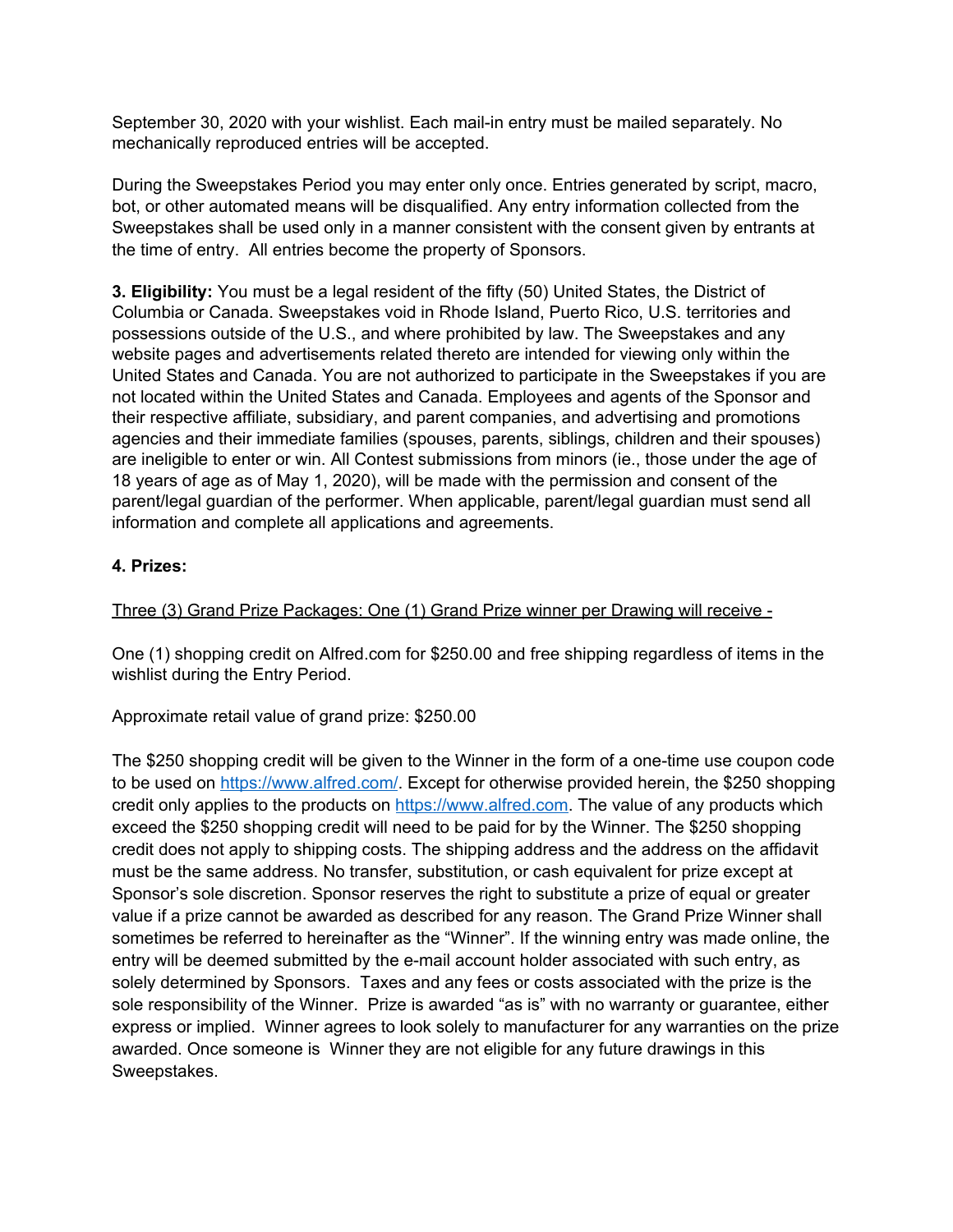#### **5. Drawing and Notification:**

Winner will be notified by e-mail and/or by phone within two (2) business days following the applicable random drawing date as listed below. If Sponsor or its designee is unable to contact potential Winner by e-mail or phone (using the contact information provided at the time of entry) and/or if the potential Winner fails to respond to notification within seven (7) days of issuance, the potential Winner will be disqualified and forfeit his or her right to a prize, and an alternate Winner will be selected. Taxes and any fees or costs associated with the prize are the sole responsibility of the Winner. Winner agrees to allow Sponsors to use his/her name (whether in print publication, online, or other means of communication), without compensation, to notify the public of his/her winning. Winner may be required to sign an Affidavit of Eligibility and Liability and Publicity release indemnifying Alfred Music, respective parent companies and affiliates from any and all liability related to the awarded prize. Failure to do so may result in disqualification and award of prize to an alternate winner. Winners will be selected in a random drawing, by Sponsor or its designee, whose decisions will be final, and announced on or around the following days:

Drawing #1: For entries made 12:00:00am PDT on July 1, 2020 through 11:59:59pm PST July 31, 2020 the random drawing will occur on or around Monday, August 3, 2020

Drawing #2: For entries made 12:00:00am PDT on July 1, 2020 through 11:59:59pm PDT August 31, 2020 the random drawing will occur on or around September 1, 2020.

Drawing #3: For entries made 12:00:00am PDT on July 1, 2020 through 11:59:59pm PDT September 30, 2020 the random drawing will occur on or around October 1, 2020.

Winners may be identified on Sponsor's websites and social media sites (ie., Facebook, and Twitter pages) which Sponsor(s) control.

If Sponsors or their designee are unable to contact potential Winner by e-mail or phone (using the contact information provided at the time of entry) and/or if the potential Winner fails to respond to notification within two (2) business days of issuance, the potential Winner will be disqualified and forfeit his or her right to a prize, and an alternate Winner will be selected.

# **6. Winner's Affidavit:**

Winner will be required to sign an Affidavit of Eligibility and Liability/Publicity release, a written version of these Rules and any additional documentation, waivers and releases that may be required (collectively, "Affidavit"). The requirement for a publicity release shall be void where prohibited. The Affidavit will provide that by acceptance of the prize, Winner releases Sponsor from any and all liability for injuries, damages or expenses sustained in connection with the Drawing or with the receipt, ownership or use of the prize. Failure to sign the Affidavit may cause the Winner to forfeit the prize. Failure of the Winner to respond to notification and/or to complete and return the Affidavit within one week after sent to such Winner will be deemed a forfeiture of the prize and an alternate Winner will be selected from the eligible entries.